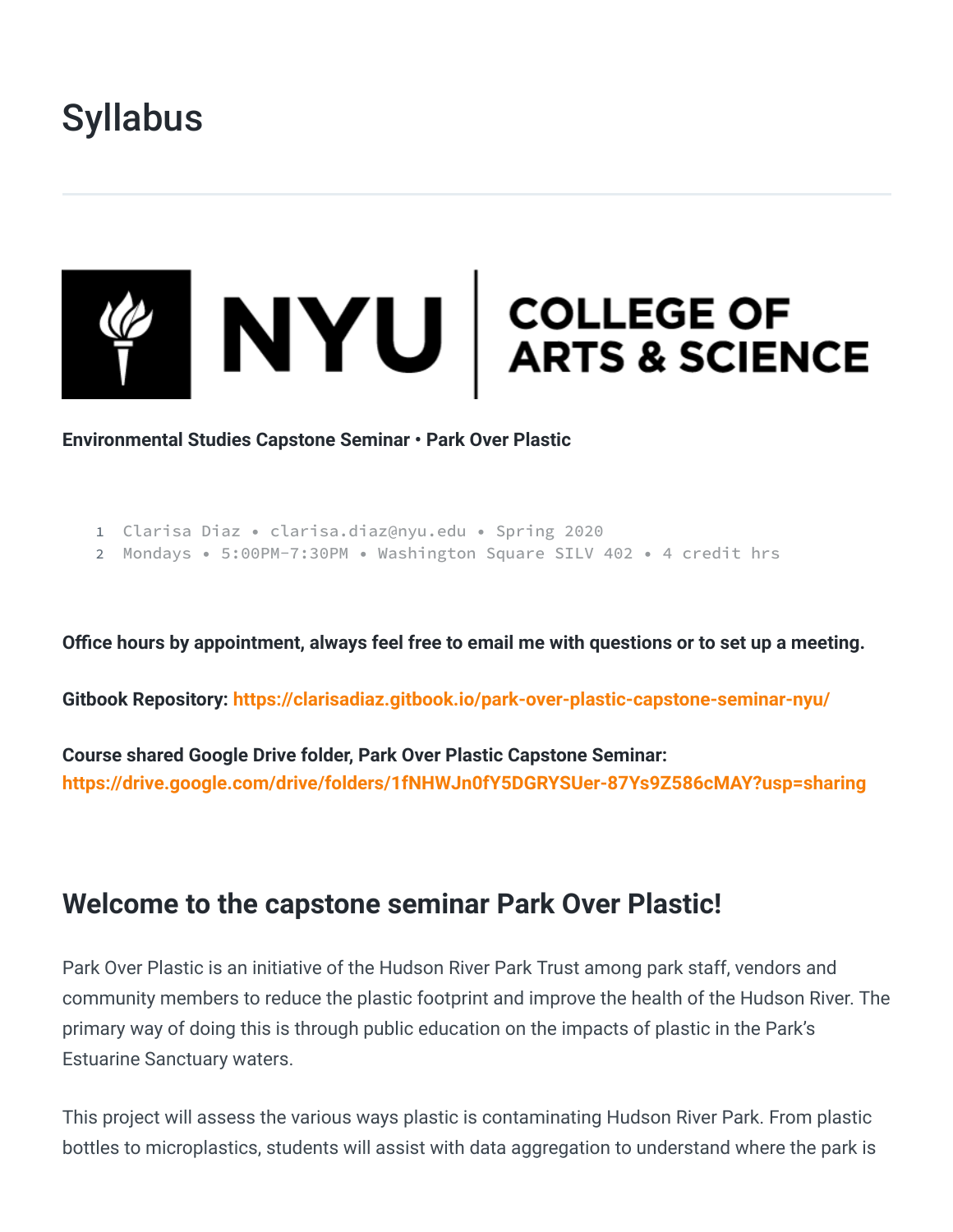being contaminated most, and with what types of plastic. Students will also do research into the policies around plastic production and distribution in New York City. In teams, students will then combine their research to develop materials for use in the park's educational programming. These materials will be produced in the course of the project and take on media forms such as infographics/data visualizations, photography/video, or other visual means of communication for a public audience.

# **Intended Client**

Hudson River Park Trust

# **Outcomes**

- Data analysis of plastic pollution in Hudson River Park
- Presentation of analysis as a public resource
- Communication and visual presentation skills, in addition to honing skills in data collection and analysis
- Contribution to a growing body of knowledge on plastic pollution, particularly on the local level

### **Class Activities**

- Skill building: Intro to graphic design, videography, photography, data visualization. This will be a combination of exercises in class and guest speakers who are highly skilled in these mediums.
- Shore cleanup: Park staff will lead a shore cleanup with students for hands-on experience with data collection and plastic pollution in the park.
- Presentations and Feedback sessions with the Hudson River Park Trust. The first will be during the mid-term and the second for the final results of the project.
- Additional guest speakers from Riverkeeper may also provide additional information about pollution in NYC waterways.

# **COURSE STRUCTURE**

The course will be structured like a project based design studio, divided into the following phases:

- Research (academic and in-practice)
- Concept and development of media, based on iteration and prototyping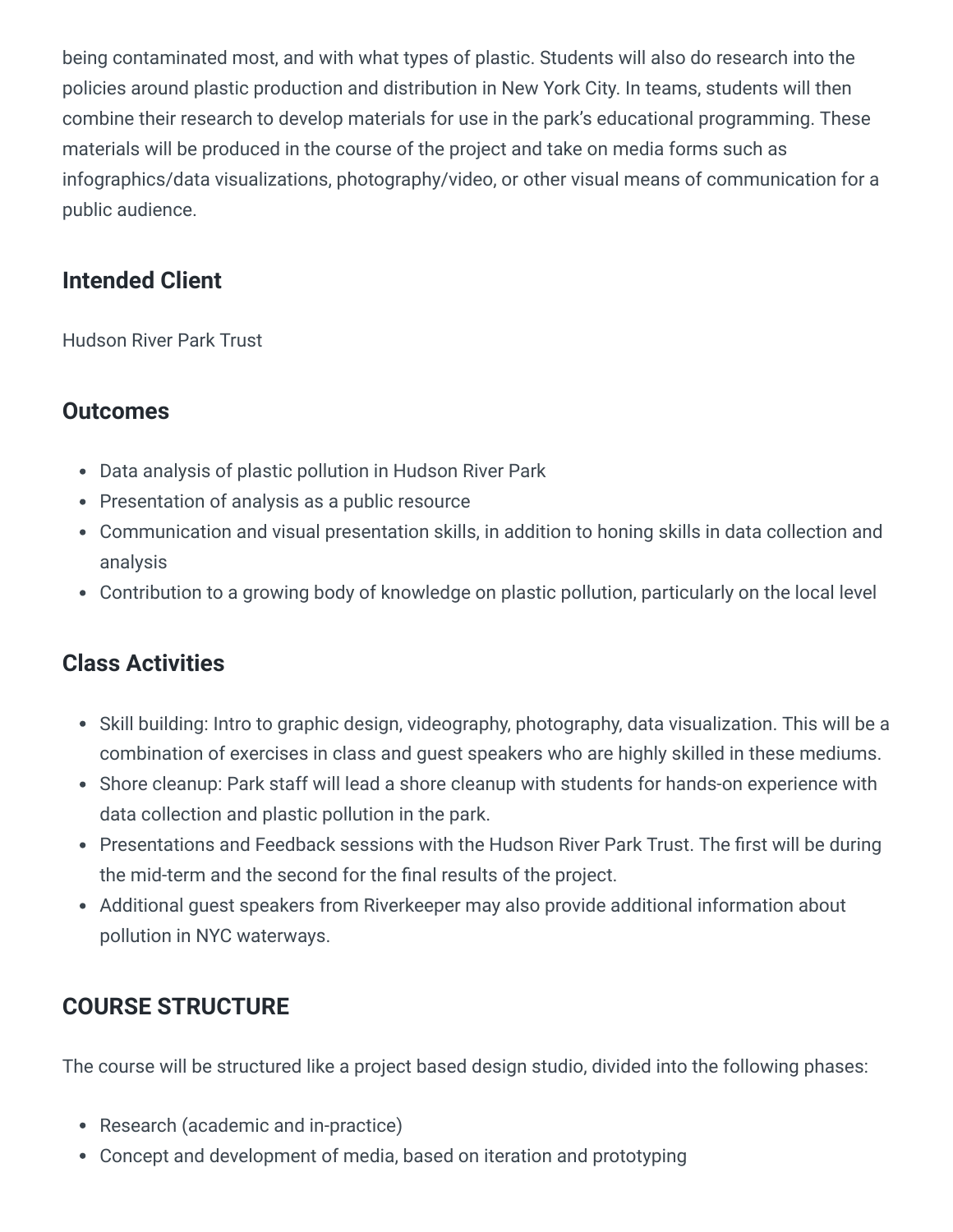Final refinement of media and presentation

Critiques are the best way to articulate your ideas to others and get immediate feedback. The class analyzes and suggests ways to increase the impact of your project. Take notes when your work is being critiqued and do not edit the responses, whether you agree with them or not. Review your critique notes and reflect upon what was said. Ask yourself how you could combine, transform, or expand what you are doing to make your project better. However, resist the temptation to incorporate all suggestions and comments. Only utilize the ones that work for you and your project.

Rules of the Critique:

- Be Present and Engaged
- Give Feedback to your classmates
- Do NOT take feedback personally.

There will be discrete team and individual exercises and projects that require you to apply the tools, techniques, and methods presented in the lectures, discussions, readings, and other material. These fundamentals are organized according to five phases:

#### **Phase 1: Discovery / Inspiration**

• Research into plastic waste and Hudson River Park. A shore cleanup organized by the Hudson River Park Trust will provide hands-on experience with the park's plastic waste. Students will also work in groups directly with staff to learn about the park's organization and educational programming. (Keep in mind the park also offers internships after the Spring semester!)

#### **Phase 2: Research / Ideation / Brainstorming**

- Asking and listening
- Visual researching
- Materials researching
- User / audience researching and ethnographic researching
- Systems researching
- Activity researching
- Primary researching
- Scholarly researching
- Data Analysis
- Brainstorming, gamestorming, ideation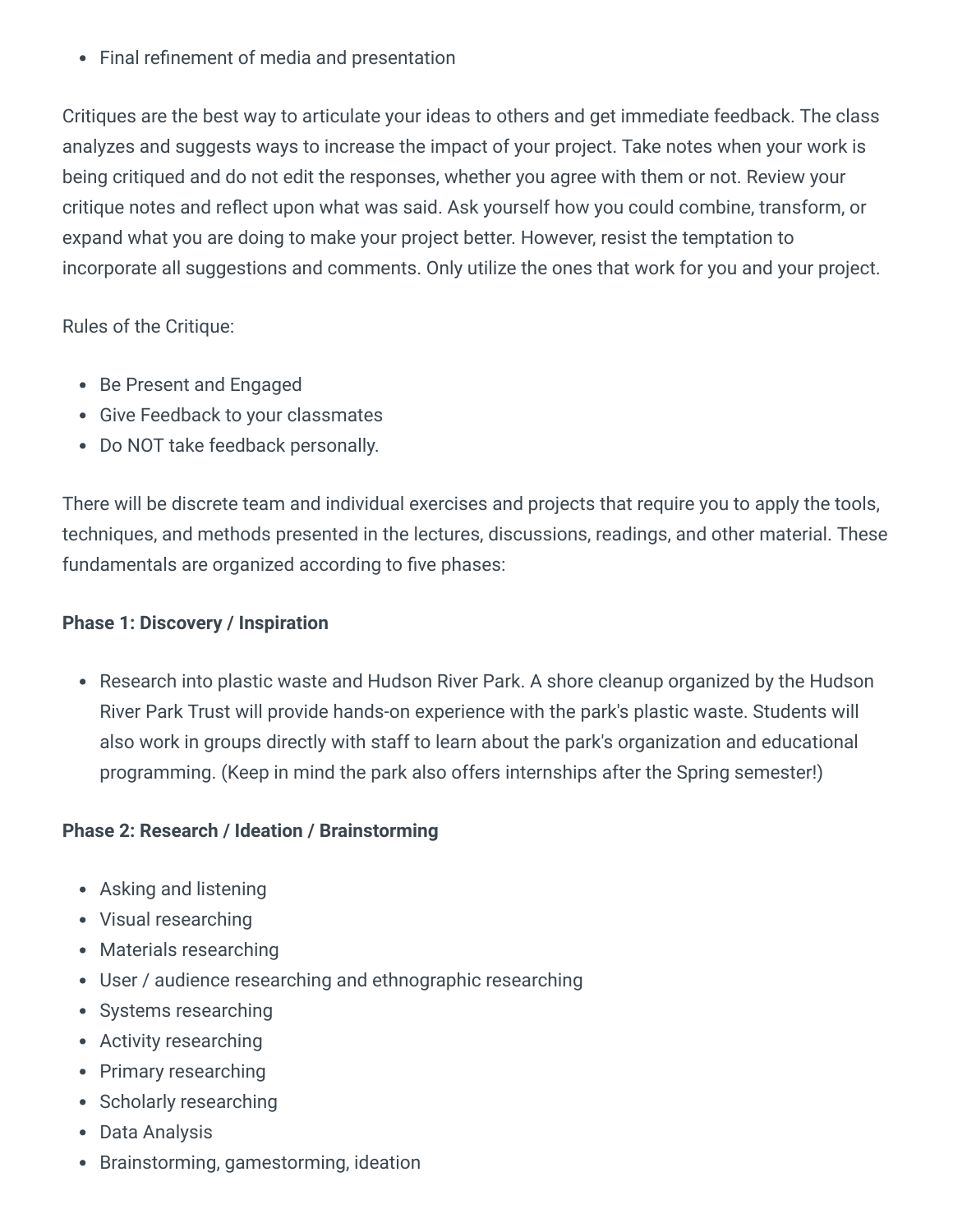#### **Phase 3: Design / Sketching / Mapping**

- Visualizing, drawing, sketching
- Planning and mapping
- Grouping, clustering, comparing, contrasting
- Organizing and designing
- Reorganizing and redesigning
- Shaping and forming
- Discerning and revealing
- Connecting and disconnecting

#### **Phase 4: Prototyping**

- Making, building, creating
- Rapid prototyping
- Iterating
- Selecting and editing
- Breaking then repeating all of the above

#### **Phase 5: Positioning / Pitching**

- Framing and positioning
- Storytelling, engaging, communicating, selling

Students will conduct self assessments as well as be evaluated by the professor during or after midterm and at the end of the semester. Any action without reflection is meaningless. Real learning only occurs as part of a reflective process. Reflection is studying your own practice as seriously as you study anything. It involves thinking about why, what, and how you create something.

# **STUDENT RESPONSIBILITIES**

- Schedule your time (keep a calendar of some sort)
- Come to class on time and participate (be present and engaged)
- Study outside of class (ideally with classmate(s)
- Devote at a minimum 4 to 8 hours per week outside of class, fulfilling homework assignments, reading, and studying concepts covered in class.
- Complete all assignments by due dates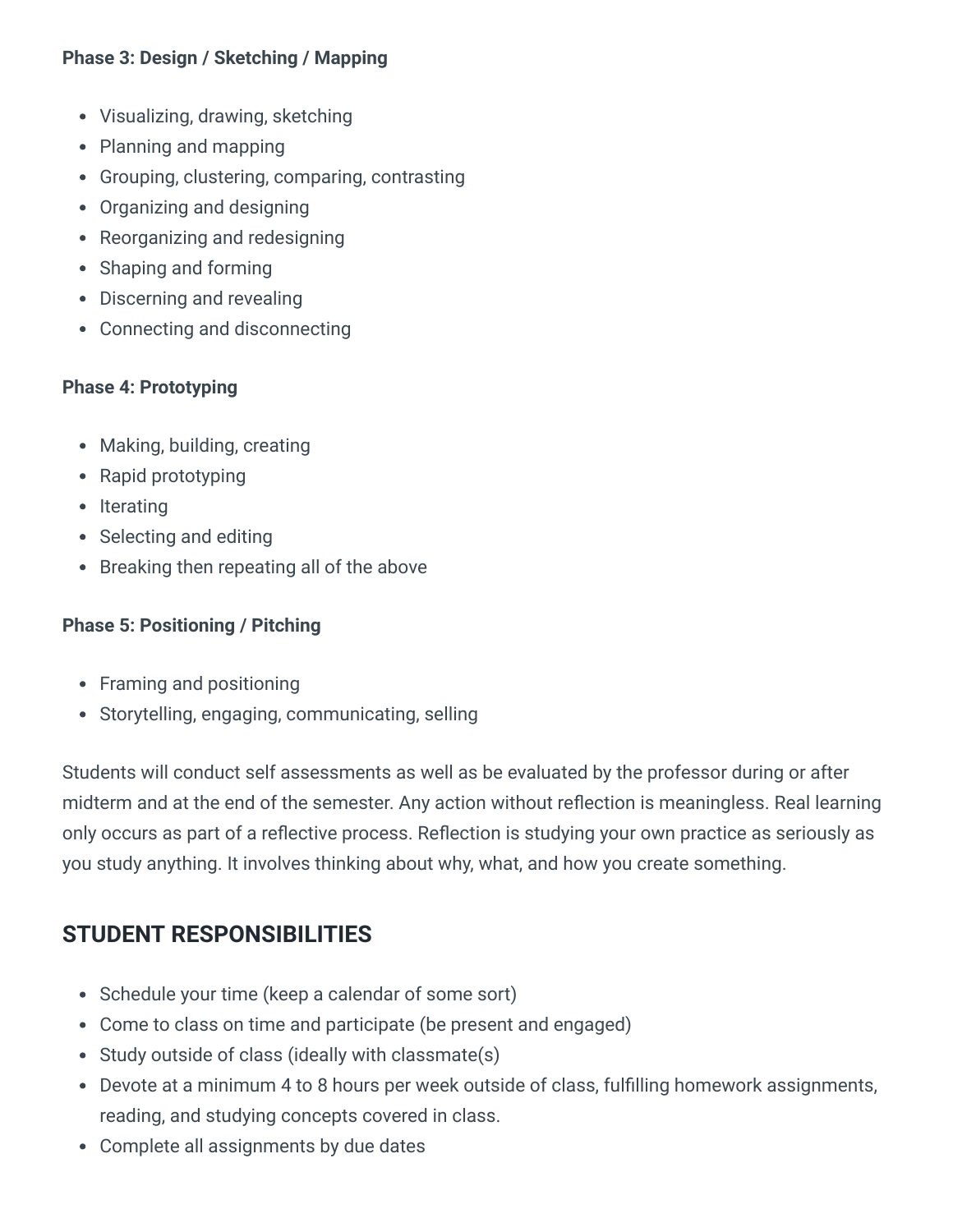- Acquire and read all assigned readings before they are due
- Action do your absolute best
- Strive for continuous improvement
- Talk to the professor in person about issues and problems. (if your email turns into a paragraph or two that means you should be talking to me)
- Have desire amounting to enthusiasm (to learn, to explore)
- Have patience, persistence, and discipline
- Be creative
- Pay attention to detail & craft
- Have self-confidence and pride in your work
- Take risks & be fearless in your projects
- Have fun!

# **EVALUATION & GRADING**

#### **Attendance**

- Attendance is mandatory and will be taken at the beginning of every class. Since there is so much technical, conceptual, science, and design information to absorb, regular attendance is essential.
- Unexcused absences will affect your grade. Two absences are allowed; after that, your final, overall, numerical grade will drop by 5 percent (1/2 a grade point (e.g. A to an A-)) for each additional absence.
- Be on Time. Tardiness will affect your grade. For every 15 minutes of tardiness, your final, numerical grade will drop by 0.625 percent
- According to NYU policy, absences are only excused if the professor receives notification from the Office of Student Affairs. (I do not accept requests for excusing absences without approval from the university and am not obligated to respond to emails about personal matters.)
- Attendance is mandatory for the midterm and final presentations / critiques, which will be held at the office of the Hudson River Park Trust. Because professionalism is so important when working with real-life clients, failure to attend these presentations will result in a 10% reduction of your overall grade for each instance.

#### **Your final grade will be based on a synthesis of quantitative & qualitative rubrics:**

Makeup assignments or extensions are only available when discussed with and approved by the instructor in advance of the due date, and have resulted from excused absences by the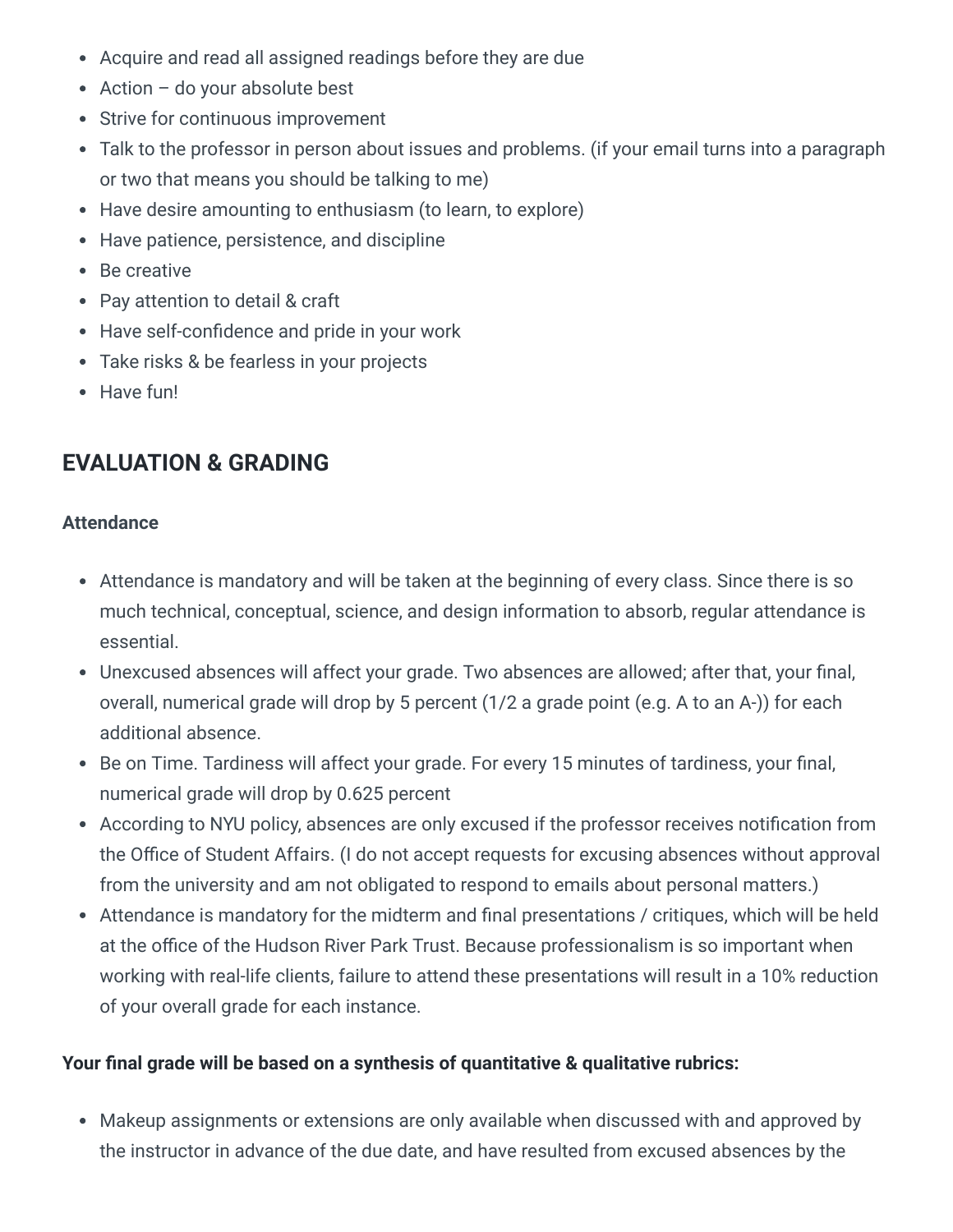Office of Student Affairs.

Each student will be judged on the commitment, fearlessness, and continuous improvement that their work shows. Incomplete or unsatisfactory work will receive a failing grade.

#### **Quantitative Grading Overview**

- 5% Class Participation
- 5% [Self Assessments](https://clarisadiaz.gitbook.io/park-over-plastic-capstone-seminar-nyu/assignments/self-assessments) (2.5% each)
- 20% [Class Assignments on Blog](https://clarisadiaz.gitbook.io/park-over-plastic-capstone-seminar-nyu/assignments)
- 30% [Midterm Project & Annnotated Bibliography](https://clarisadiaz.gitbook.io/park-over-plastic-capstone-seminar-nyu/projects/midterm-project)
- 40% [Final Project & Annotated Bibliography](https://clarisadiaz.gitbook.io/park-over-plastic-capstone-seminar-nyu/projects/final-project)

### **Qualitative Grading Overview**

### **A. Excellent (90-100: Work of exceptional quality; Exceeds Expectations)**

Performance, participation, and attendance of the student has been of the highest level, showing sustained excellence in meeting course responsibilities. Work clearly differentiates itself from other work, has memorable impact, pursues concepts and techniques above and beyond what is discussed in class. The student thoroughly understands the theory and practice behind ideation & prototyping.

### **B. Very Good / Good (80-89: Work of high quality)**

Performance, participation, and attendance of the student has been good, though not of the highest level. Work demonstrates a better than average understanding of ideation & prototyping theory & practice.

### **C. Satisfactory (70-79: Average; Satisfies course requirements)**

Performance and attendance of the student has been adequate, satisfactorily meeting the course requirements. Work is average and competent, showing a basic understanding of ideation & prototyping theory & practice.

### **D. Poor; Below Average (60-69: Deficient, but passing)**

Performance and attendance of the student has been less than adequate. Work is lacking in many or most areas that show any understanding of ideation & prototyping. Problems may include lack of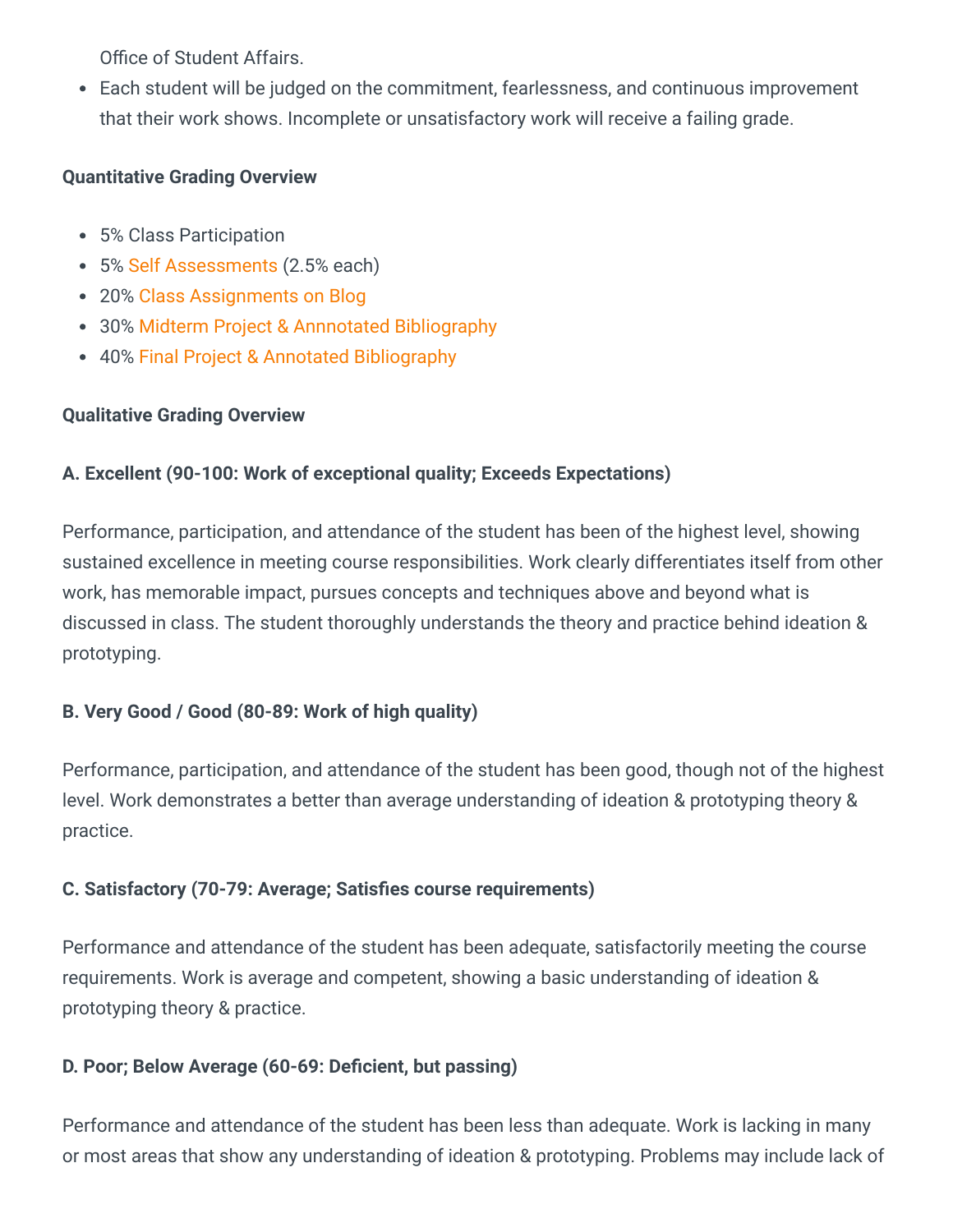interest, procrastination, poor planning and poor craft.

#### **F. Unacceptable (59 & Below: Failing Course Requirements)**

Performance and attendance of the student has been such that course requirements have not been met. Work shows no overall understanding of the course material on many levels or either a severe lack of interest.

# **TECHNOLOGY USE IN THE CLASSROOM**

Laptop computers and other mobile devices are invaluable tools when used responsibly. However, this technology can also be incredibly distracting, especially in the classroom. When in class, you may use your laptops and other devices for any activities pertaining to the course: taking notes, researching material relevant to our readings and discussions, doing VFS homework, making class presentations, etc. However, the following uses are unacceptable: checking email, instant messaging, texting, using social networking sites such as facebook, etc. Also, during class screenings, your laptops should not be used.

### **ACADEMIC HONESTY**

All work for this class must be your own and specific to this semester. Any work recycled from other classes or from another, non-original source will be rejected with serious implications for the student. Plagiarism, knowingly representing the words or ideas of another as one's own work in any academic exercise, is absolutely unacceptable. Any student who commits plagiarism must re-do the assignment for a grade no higher than a D. In fact, a D is the highest possible course grade for any student who commits plagiarism. Please use the MLA style for citing and documenting source material.

### **ACADEMIC ACCOMMODATIONS**

If you are student with a disability who is requesting accommodations, please contact New York University's Moses Center for Students with Disabilities at 212-998-4980 or mosescsd@nyu.edu. You must be registered with CSD to receive accommodations. Information about the Moses Center can be found at www.nyu.edu/csd. The Moses Center is located at 726 Broadway on the 2nd floor.

# **REQUIRED SUPPLIES**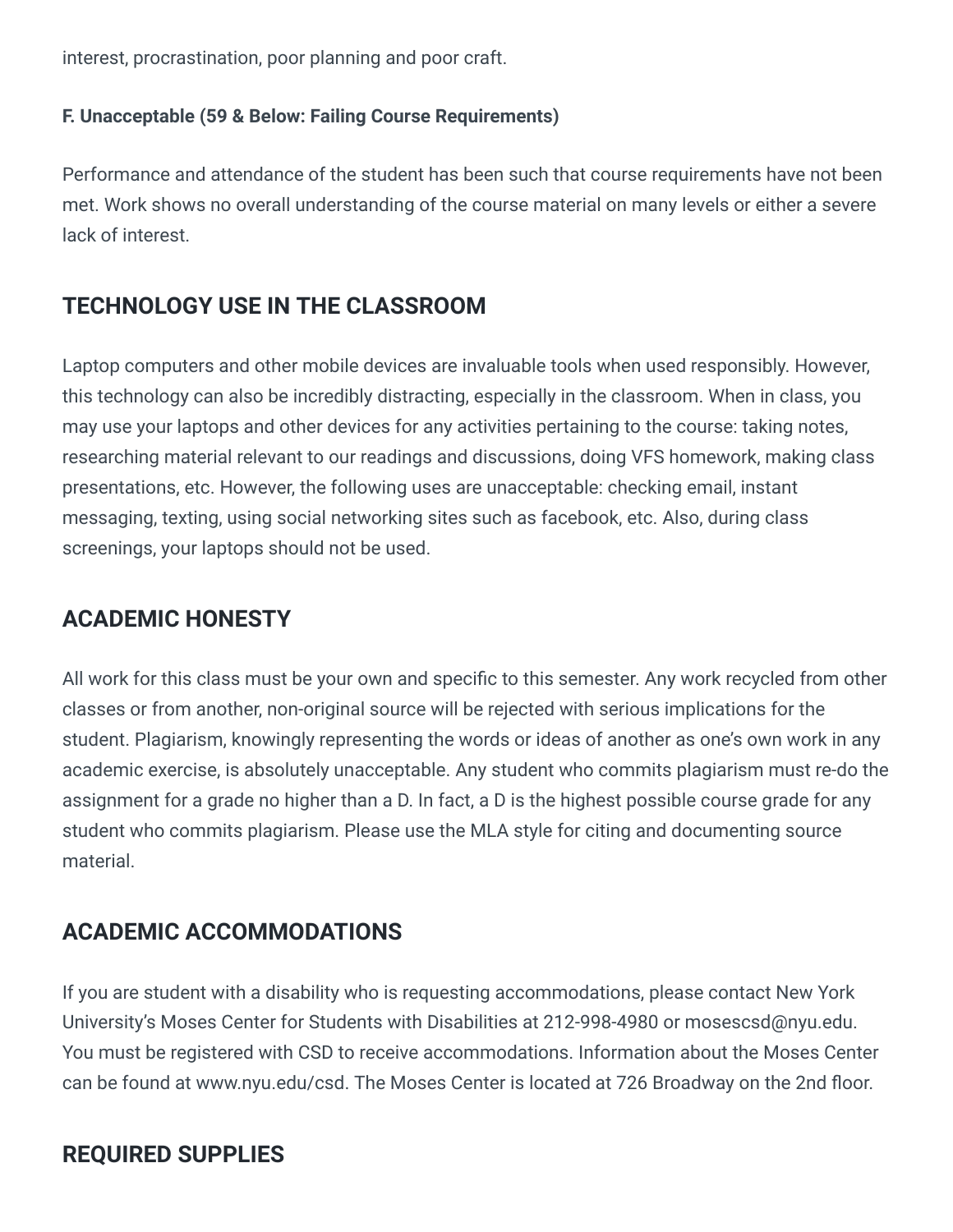- A Notebook or Sketchbook (Analog or Digital i.e. Evernote, Paper by FiftyThree, etc.)
- Digital Camera (You can also use a smart phone.)
- Digital Storage (Thumb Drives or External Hard Drive, Laptop, etc)

# **REQUIRED READINGS & MEDIA**

The following list of required readings may be incomplete and is subject to change. Supplemental readings may also be recommended during the course. Please see the course website for updates. You may also find readings in the course [Google Drive](https://drive.google.com/drive/folders/1fNHWJn0fY5DGRYSUer-87Ys9Z586cMAY?usp=sharing)

# **Articles**

- [Park Over Plastic Sparks Community Conversations, July 1, 2019](https://hudsonriverpark.org/news-and-updates/park-over-plastic-sparks-community-conversations)
- [Plastics Are Harming Our Waters. We're Over It, Aren't You?](https://hudsonriverpark.org/sustainability/park-over-plastic)
- [Guess What: Your Plastics Aren't Really Being Recycled Clarisa Diaz, Gothamist/WNYC](https://gothamist.com/news/how-your-plastics-arent-getting-recycled)
- [A Plateful of Plastic Reuters](https://graphics.reuters.com/ENVIRONMENT-PLASTIC/0100B4TF2MQ/index.html)
- [How the Plastics Industry Is Fighting to Keep Polluting the World](https://theintercept.com/2019/07/20/plastics-industry-plastic-recycling/)
- [Wasted Potential: The consequences of New York City's recycling failure](https://www.politico.com/states/new-york/albany/story/2020/01/05/wasted-potential-the-consequences-of-new-york-citys-recycling-failure-1243578)
- [Virgin plastic pellets are the biggest pollution disaster you've never heard of](https://qz.com/1689529/nurdles-are-the-biggest-pollution-disaster-youve-never-heard-of/)
- [The missing 99%: Why can't we find the vast majority of ocean plastic? The Guardian](https://www.theguardian.com/us-news/2019/dec/31/ocean-plastic-we-cant-see)
- [Why Black Plastic is Bad News](https://beyondplastics.org/article/why-black-plastic-is-bad-news/)
- [Scaling back: Graduate invents plastic alternative from fish waste](https://www.theguardian.com/world/2019/sep/19/scaling-back-graduate-invents-plastic-alternative-from-fish-waste)
- [NY lawmaker wants ban on plastic toiletry bottles in hotels](https://www.reviewjournal.com/news/politics-and-government/ny-lawmaker-wants-ban-on-plastic-toiletry-bottles-in-hotels-1851037/)
- [How Fossil Fuel Companies Are Killing Plastic Recycling HuffPost](https://www.huffpost.com/entry/plastic-recycling-oil-companies-landfill_n_5d8e4916e4b0e9e7604c832e?72q&guccounter=1&guce_referrer=aHR0cHM6Ly9iZXlvbmRwbGFzdGljcy5vcmcvbGVhcm4v&guce_referrer_sig=AQAAAEyRHhoeDmHRU-8hy4Oz22hWVonw_4naSjSd3Uh_wb5et05iHFd0aTgoo7IZu4TLXxhp5cWVk7Pal7bcvQIZ93Wwp-Ig5--gKVN0uHy8NkeEW4dCrD-SkGIX7lEgr0IqldRuckctWZ_8lJ3co4v3ZS-duSEVhkGCvvhl-hXK5nbu)
- [Vicious Cycle: Delicate Wash Releases More Plastic Microfibres The Guardian](https://www.theguardian.com/environment/2019/sep/26/vicious-cycle-delicate-wash-releases-more-plastic-microfibres)
- [Where Does All the Plastic Go? The New Yorker](https://www.newyorker.com/news/news-desk/where-does-all-the-plastic-go)
- [Save Our Seas 2.0 bill moves in Congress but faces rough waters](https://www.plasticsnews.com/news/save-our-seas-20-bill-moves-congress-faces-rough-waters)
- [Albany County legislature wants airport to ban plastic water bottles](https://beyondplastics.org/article/albany-county-legislature-wants-airport-to-ban-plastic-water-bottles/)
- [Troy council unanimously passes Plastic Free Hudson River Act](https://www.troyrecord.com/news/local-news/troy-council-unanimously-passes-plastic-free-hudson-river-act/article_40b0c0b0-d0d2-11e9-99bc-cffefce4f73c.html)
- [Get ready for the onslaught of "smart plastic incineration"](https://www.treehugger.com/plastic/get-ready-onslaught-smart-plastic-incineration.html)
- ['Can't recycle our way out': Ex-EPA official picks apart the plastic problem at forum](https://www.berkshireeagle.com/stories/cant-recycle-our-way-out-ex-epa-officials-picks-apart-the-plastic-problem-at-forum,582568)
- [What Grocery Stores Won't Tell You About Plastic](https://www.huffpost.com/entry/grocery-stores-plastic-walmart_n_5d3f68f3e4b0d24cde046f4a)
- [Dasani's new water vending machine is BYOB \(bring your own bottle\)](https://www.fastcompany.com/90388913/dasanis-new-water-vending-machine-is-byob-bring-your-own-bottle)
- [Cured in Place? An Underground Pipe Repair Raises Questions](https://undark.org/2019/04/22/cured-in-place-plastic-pipes-cipp/)
- [Join the Reuse Revolution](https://beyondplastics.org/article/join-the-reuse-revolution/)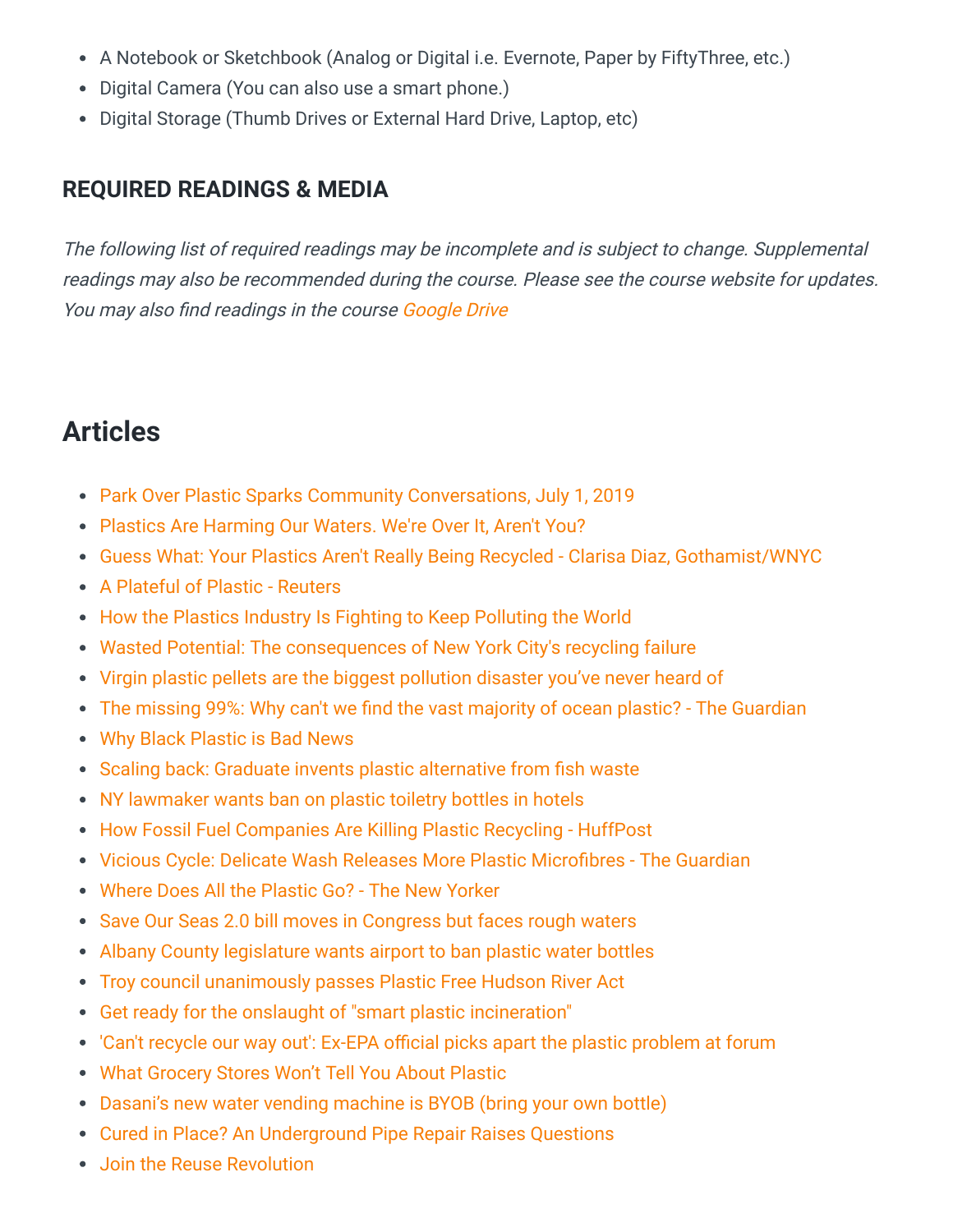- [Ask Your Grocery Store To Stop Selling Things Packaged In Single-Use Plastic](https://beyondplastics.org/article/ask-your-grocery-store-to-stop-selling-things-packaged-in-single-use-plastic/)
- [New York's Thick Plastic Bag Demands Vex Efforts to Reduce Waste](https://news.bloomberglaw.com/environment-and-energy/new-yorks-thick-plastic-bag-demands-vex-efforts-to-reduce-waste)
- [Heartbreaking Images That Show The Impact of Plastic on Animals in the Oceans](https://www.newsweek.com/heartbreaking-images-plastic-pollution-ocean-1459494)

# **Videos**

- [The Plastic Problem PBS News Documentary](https://www.youtube.com/watch?v=1RDc2opwg0I)
- [The Story of Plastic](https://www.storyofplastic.org/watch)
- [What's in a \(Trump\) Straw?](https://theintercept.com/2019/09/15/trump-straws-plastic/)
- [Asia & North America's Trash Trouble and the Real Story on Recycling](https://www.facebook.com/watch/?ref=external&v=2349881851756539)
- [Is Your Plastic Actually Being Recycled?](https://www.youtube.com/watch?v=zVBkjMbF4Z4)

# **Studies**

- [Estuary Lab, River Research Hudson River Park Trust](https://hudsonriverpark.org/Estuary-Lab/River-Research)
- [Compostable Food Containers Could Release PFAS Into Environment American Chemical](https://www.eurekalert.org/pub_releases/2019-05/acs-cfc052419.php#) **Society**
- [Net Cost Impact of switching from disposable to reusable food ware items for dine-in Clean](https://beyondplastics.org/wp-content/uploads/2019/10/Reusables_Business_Savings_Case_Studies.pdf) Water Action Fact Sheet
- [These tea bags release billions of plastic particles into your brew, study shows](https://www.washingtonpost.com/climate-environment/2019/09/27/these-tea-bags-release-billions-plastic-particles-into-your-brew-study-shows/)
- [Three-quarters of plastic products are toxic](https://www.fastcompany.com/90405360/three-quarters-of-plastic-products-are-toxic)
- [Today's Special: Grilled Salmon Laced With Plastic](https://www.motherjones.com/environment/2019/09/todays-special-grilled-salmon-laced-with-plastic-flesh/)
- [Law alumna: More drinking fountains, fewer plastic bottles](https://law.tulane.edu/news/law-alumna-more-drinking-fountains-fewer-plastic-bottles)
- [Marine plastic pollution hides a neurological toxicant in our food](https://phys.org/news/2019-09-marine-plastic-pollution-neurological-toxin.html)
- [Young & Restless: BPA, Circadian Rhythms, and Hyperactivity](https://endocrinenews.endocrine.org/young-restless-bpa-circadian-rhythms-and-hyperactivity/)
- [Eating Even One Piece of Plastic Has Health Consequences for Baby Seabirds](https://www.smithsonianmag.com/smart-news/eating-even-one-piece-plastic-has-health-consequences-seabird-chicks-180972809/)
- [How to Eat Less Plastic](https://www.consumerreports.org/food/how-to-eat-less-plastic-microplastics-in-food-water/)
- [Sequins are terrible for the environment. A greener \(and sparklier\) alternative is here](https://www.fastcompany.com/90387099/sequins-are-terrible-for-the-environment-a-greener-and-sparklier-alternative-is-here)
- [The Scary New Evidence on BPA-Free Plastics](https://www.motherjones.com/environment/2014/03/tritan-certichem-eastman-bpa-free-plastic-safe/)
- [These Popular Plastic Bottles May Be Messing With Your Hormones](https://www.motherjones.com/environment/2014/06/bpa-free-plastics-tritan-nalgene-dangerous/)
- [Plastic & Health: The Hidden Costs of a Plastic Planet](https://beyondplastics.org/wp-content/uploads/2019/06/Plastic-and-Health-The-Hidden-Costs-of-a-Plastic-Planet-February-2019.pdf)
- [Questions & Answers: Chemical Recycling](https://www.no-burn.org/wp-content/uploads/Questions-and-Answers_Chemical-Recycling.pdf)
- [Plastic & Climate: Center for International Environmental Law](https://www.ciel.org/plasticandclimate/)